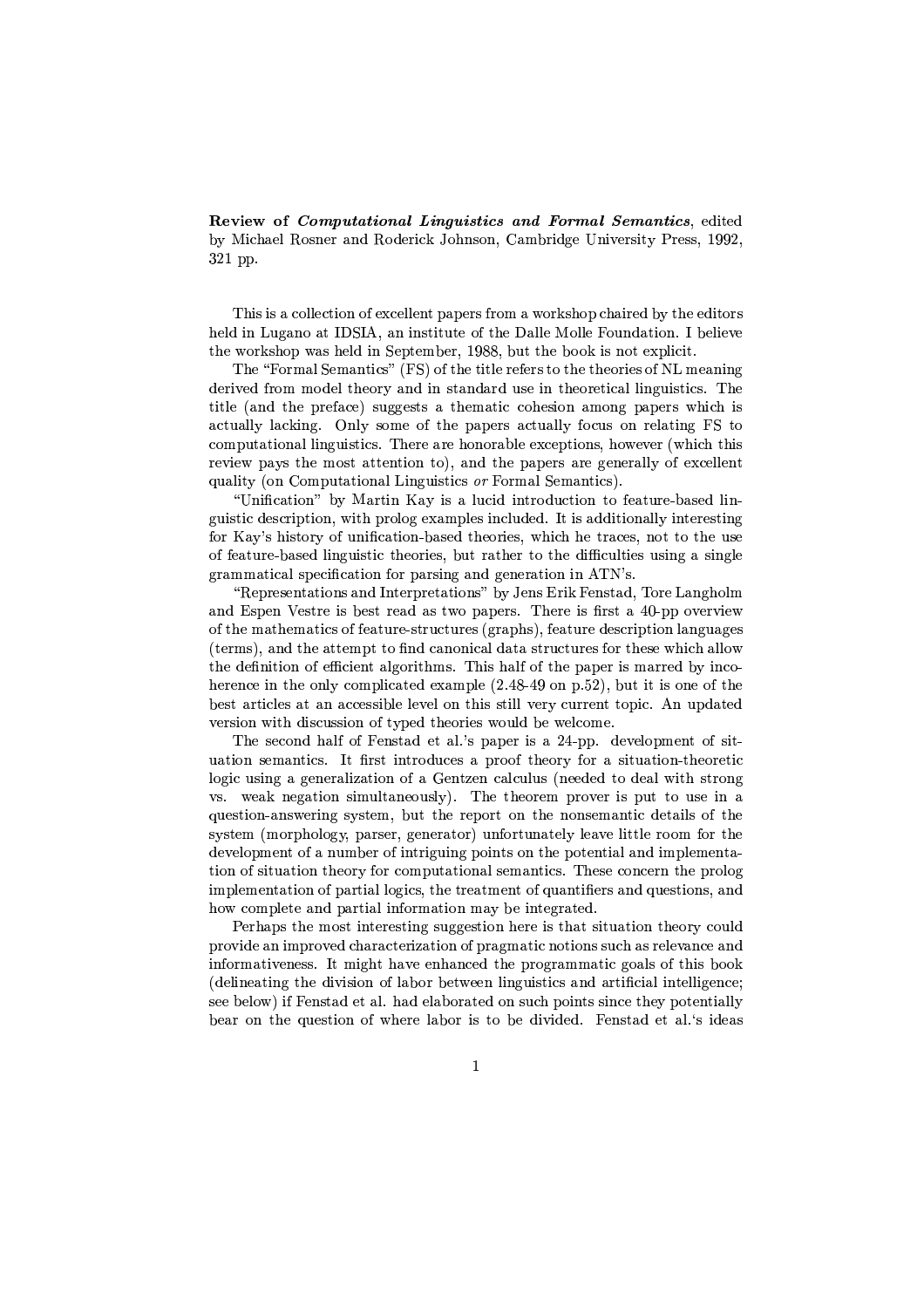$\mathcal{L}=\mathcal{L}=\mathcal{L}=\mathcal{L}=\mathcal{L}=\mathcal{L}=\mathcal{L}=\mathcal{L}=\mathcal{L}=\mathcal{L}=\mathcal{L}=\mathcal{L}=\mathcal{L}=\mathcal{L}=\mathcal{L}=\mathcal{L}=\mathcal{L}=\mathcal{L}=\mathcal{L}=\mathcal{L}=\mathcal{L}=\mathcal{L}=\mathcal{L}=\mathcal{L}=\mathcal{L}=\mathcal{L}=\mathcal{L}=\mathcal{L}=\mathcal{L}=\mathcal{L}=\mathcal{L}=\mathcal{L}=\mathcal{L}=\mathcal{L}=\mathcal{L}=\mathcal{L}=\mathcal{$ the one which charges linguistics with specifying conventional content and AI with interpreting it (see below for further discussion).

 $\rho_{\rm eff}$  and the contract of the contract  $\sim$  contract  $\sim$  contract  $\sim$  contract  $\sim$  contract  $\sim$  $K^T$ ,art $\overline{\phantom{X}}$  , and the eo, and the eo, and the eo, and the eo, and the eo, and the eo, and the eo, and the eo, and the eo, and the eo, and the eo, and the eo, and the eo, and the eo, and the eo, and the eo, and th be relaxed to admit polymorphism. Partee first demonstrates that the typing postulated for transitive verbs must be modified in order to account for the @TSx&@IGnO,RL=L?A@?AORLQ"O)pPGnO,R\*O,?VR&;>=3@TSK7RLQ?V@?Va7;a7;>T<sup>C</sup> Qn9K7RL=8hTO&Go;B;B=LQ@OR&O,@;-@SILK)@}@I&?HQ leaves conjunctions of unlike-typed verbs unexplained. This motivates a very general account of (infinite) semantic polymorphism and some remarks about how to control the process postulating the minimally required types.

"Fine Structure in Categorial Semantics" by Johan van Benthem begins from the overly general account in categorial grammar and asks how restrictions  $\blacksquare$  . The signal is the model of the model model model is the model of the model of the  $\blacksquare$ the impression that the mathematicians have anticipated many of the linguistic questions—and that little new mathematics is required to model NL phenomena.

 $\sigma$ , and  $\sigma$  and  $\sigma$  and  $\sigma$  and  $\sigma$  and  $\sigma$  and  $\sigma$  and  $\sigma$  and  $\sigma$ tutorial on property theory, which postulates that properties are primitive individuals rather than defined entities (defined by extension or intension). The ?V=&;>K7Q#K7T;`\5O,@?Va°K7@;>= <sup>C</sup> O7@I CD @I&;"R&;B;B=~@O\_\5K,W);mR&;BT¦],TSK)?HR&;B=-=L?VQ@?HRLGo@?AORLQ[@ILK,R-?HQ possible in possible worlds semantics and also by cardinality paradoxes which K7T?VQ;-O,Ra?V;ntPQtPI&;>T;vhLTOh;>T@?A;>Q}K,T;~=L;oR&;>=K,QQ;n@SQ}O7pP?VRL=L?Aau?H=LxLK)MHQT;nMHK)@?Va7;@O possible worlds).

|PMV]7OT?V@I\5QpO,TQ;>\5K,R@?HG?HR,@;BTShLT;n@K7@?VO,RL CDib;BT¦T?HQ@?VK,R -K)MVa7OTQ;BRi?HQK CT?V;op overview explaining the use of feature formalisms for semantic interpretation especially the relaxation of compositionality and the exploitation of semantic underspecification.

<sup>|</sup> prxLT@IL;BT\_K)@@TSK7Go@?Aa,;hLTSK7Gn@?HGnK7M[K,Qh;BGn@O7p -`K7MAa,O,TSQ;>R Q}tOTWQILK,T;>= CD ;>Ru Q@SK7=8;B@K)MjUK,RL=8NmxhLh;B@K)Mj s?VQ@IL;-prK7Gn@@SILK)@@I&;B?VT5Q;B\\_K7R@?HGnQT;>hLT;BQ;BR@K7@?VO,RLQ are writtten in the same formalism as their syntax. As anyone with experience  $\Omega$  and the latter wireless of the constant of  $\Omega$  or  $\Omega$  and  $\Omega$  and  $\Omega$  and  $\Omega$ system maintenance is the existence of multiple representational systems, which . A state  $\delta$  and  $\delta$  and  $\delta$  and  $\delta$  and  $\delta$  and  $\delta$  or  $\delta$  and  $\delta$  or  $\delta$  and  $\delta$ tion, decreased modifiability, and increased training times for new users. All  $\rho$  is the state of the state  $\rho$  and the state of the state of the state of the state of the state of the state of the state of the state of the state of the state of the state of the state of the state of the state of have entirely well-defined domains—when, e.g., there are different lexical, syn-@K7Gn@?HGiK7RL=Q;>\5K,R@?HG`T;BhLT;BQ;BR@SK)@?VO,RQK,RL=-tPI&;>T;@IL;BT;iK,T;GoO\5h;n@?VRL]\_K,GnGnO,xLR@QO)p K}],?Aa,;BR-hLIL;BR&O\;>RLKL9&QO,\5;n@SI&?HR&]tPIL?VGJI~?VQ#R&O,@[xLRGoO,\\_\5O,RjklIL;mp;>K)@xT;n CK,Q;>=\_pO,T  $x$  mulations manipulate syntax and semantics in exactly the same way, eliminating  $\blacksquare$ 

"Situation Schemata and Linguistic Representation" by C.J. Rupp, Roderick  $X$ , and the extra extra extra extra extra extra extra extra extra extra extra extra extra extra extra extra extra extra extra extra extra extra extra extra extra extra extra extra extra extra extra extra extra extra extra They discuss the feature formalism as a METALANGUAGE for interpretation, further emphasizing its difference from the Montague grammar approach, and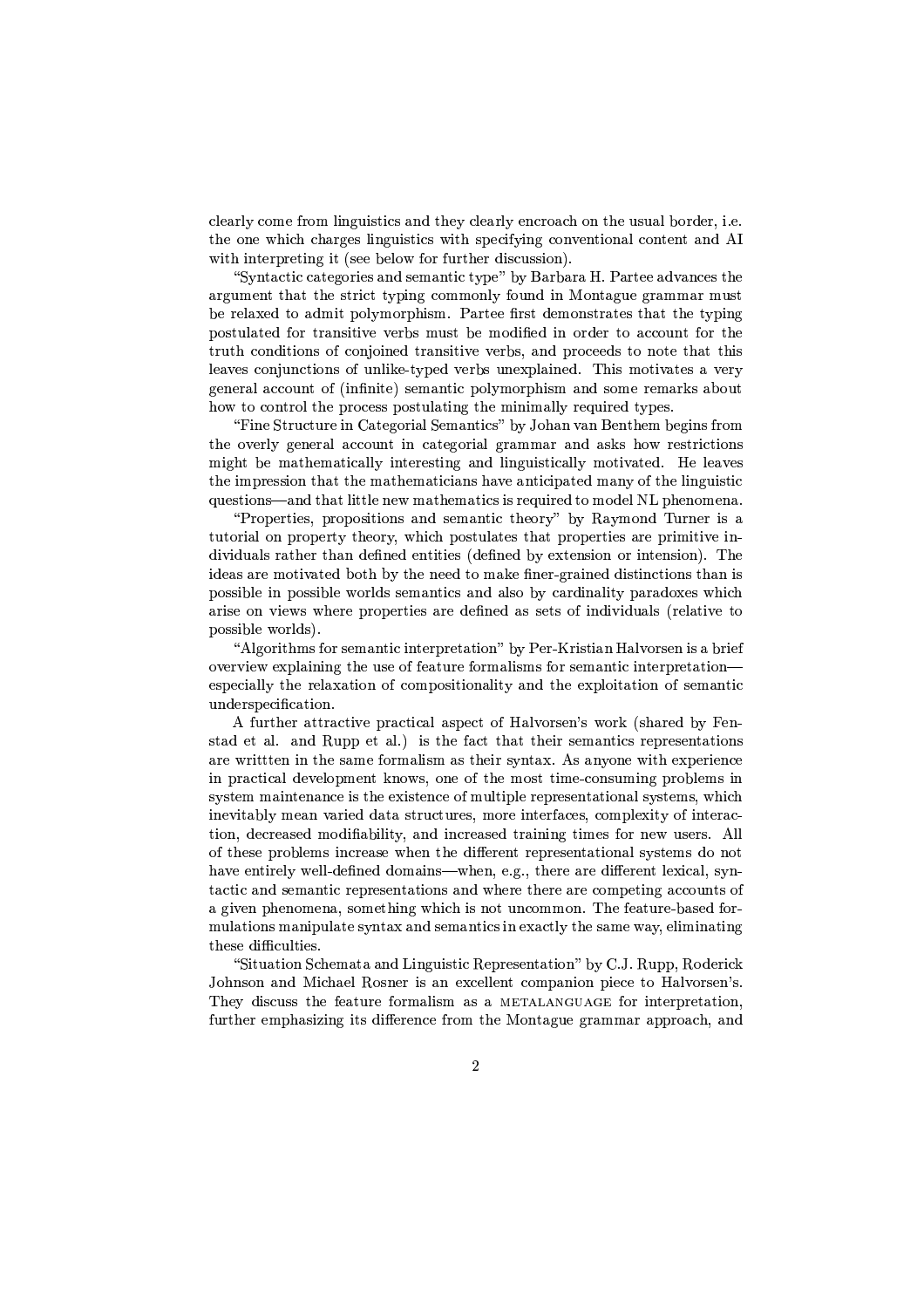they provide a very useful illustration of the techniques in a fragment used in a prototype for machine translation. The metalanguage view makes it clear that the approach comes at the cost of some indirection, but Rupp et al. find engineering reasons for preferring the approach—essentially it insulates some parts of the system from changes in others.

"Application-oriented computational semantics" by Sergei Nirenburg and Christine Defrise is a further view from the perspective of machine translation, which, next to natural language understanding, is probably the most important application of computational semantics. But Nirenburg and Defrise are attempting to bring FS to bear not in prototypes, but in genuine applications. so their perspective is new. They catalogue a number of interpretation problems in enough detail to sober any overzealous hopes that all encompassing solutions  $\mathcal{M}$  is the contract of the contract  $\mathcal{M}$  is the contract of the contract of the contract of the contract of the contract of the contract of the contract of the contract of the contract of the contract of the cont O:tPR~hLTSK)]\5K7@?HGmOh;>RLR&;>QQ[@OQO7MHx&@?VO,RQ<prTO,\K,R<sup>D</sup> hLTO:a,;BRLK,RLGo;,jklIL;<sup>D</sup> Q;n;i<{-K,Q@SI&; QxLhh&MA?V;BT#O7p`S\?HGnTO7@SI&;nOT?V;BQS"pOTlK7T;BK,Q[QSxLGJIvK7Q[@;>RLQ;"O,T xLK7R@?AGBK)@?VO,RjklIL?VQ#?HQPK)MVM encouraging coming from an applications group (at CMU and Brussels). But the system they sketch in the body of the paper appears ill-suited to the accom- $\overline{m}$ odation of resources from linguistic semantics. The representation language, in particular, is a mixture of so many levels that it one would despair of finding a consequence relation—syntactic or semantic on it. A comparison to the https://branchluid.com/distribution/induction/induction/induction/induction/induction/induction/induction/induction/induction/induction/induction/induction/induction/induction/induction/induction/induction/induction/induct in adapting the feature language of syntactic description to semantic purposes, have a better design for "NL in the large".

OT\K,RL=8ZO,R@;>R,@i?HR3{u;B\\_K7R@?HGnQS CD O,T?VGJW--?VMHWQ"K,QQ;BQSQ;BQ@I&;TO7MV;\_O)p<{ in computational semantics most directly and most negatively. The contribution is an imaginative (and at times entertaining) reconstruction of debates on the role of logic in AI with appropriate morals drawn about the superiority of  $\delta$  , and a solution of the contract  $\delta$  and  $\delta$  and  $\delta$  and  $\delta$  and  $\delta$  and  $\delta$  and  $\delta$  and  $\delta$  and  $\delta$  and  $\delta$  and  $\delta$  and  $\delta$  and  $\delta$  and  $\delta$  and  $\delta$  and  $\delta$  and  $\delta$  and  $\delta$  and  $\delta$  and  $\delta$  and  $\delta$ 

 jAjVj T;>Go;BR@-=&?HQSGnxLQSQ?VO,RQ?HR-|Py\_GoORLGo;>TRL;B=tl?A@SI?HRLI&;>T?V@K,RLGo;QDQ@;B\\_Qn9 in particular, tend to confirm my hunch on this issue, in that the  $\overline{\phantom{a}}$  ,  $\overline{\phantom{a}}$  ,  $\overline{\phantom{a}}$  ,  $\overline{\phantom{a}}$  ,  $\overline{\phantom{a}}$  ,  $\overline{\phantom{a}}$  ,  $\overline{\phantom{a}}$  ,  $\overline{\phantom{a}}$  ,  $\overline{\phantom{a}}$  ,  $\overline{\phantom{a}}$  ,  $\overline{\phantom{a}}$  ,  $\overline{\phantom{a}}$  ,  $\overline{\phantom{a}}$  ,  $\overline{\phantom{a}}$  ,  $\overline{\phantom{a}}$  ,  $\overline{\phantom{a}}$  $\blacksquare$  $intractable. (p.263)$ 

But Touretzky's contribution (Touretzky 1986) was exactly the formalization of inheritance as originally used in Fahlman's NETL! It indeed turned up incon- $\mathcal{A}$  , and as a subset of the contract of the contract of the contract of the contract of the contract of the contract of the contract of the contract of the contract of the contract of the contract of the contract of paradigm of how formal theory and practical application cooperate to mutual ra*(ar*my -2000a) -2000a, Orp. Of the Corp.  $K$  or a state  $\sim$  and the state of the state of the state of the state of the state of the state of the state of the state of the state of the state of the state of the state of the state of the state of the state of th Tx&?HR&?HR&]\_K7T@njOT\\_K)MV?V©BK)@?AOR-GoMHK7T?A;BQtPILK)@#K5QDQ@;B\=LO;>Qn9 CxL@#IK7Q#R&O5;;BGo@[O,R~?A@SQ algorithmic complexities.

--?AMHWuQ/Qh;BRL=Q@\$tO"hLK7]7;BQ\5?HQT;BhLT;BQ;BR@?VR&]`<{}K,QO;BT?VRL]R&O,@I&?HR&] Cx&@"SQD\CO,M to-symbol transformations", where its actual task is to relate symbols to math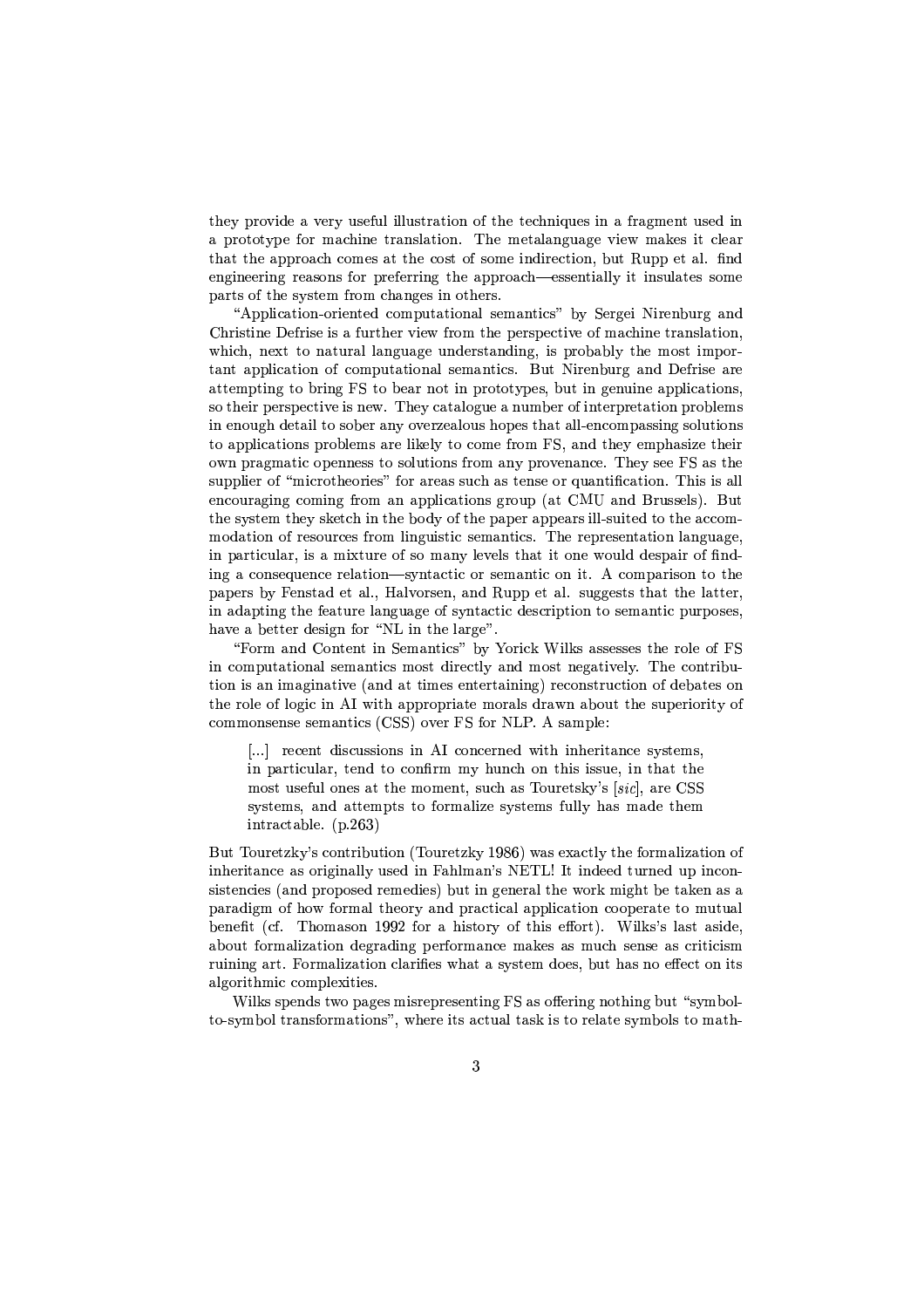ematical structures, e.g., propositional logic expressions to the elements of a boolean algebra, lambda calculus expressions to functions of various types, etc. FS does this in oreder to characterize the relation of logical consequence. Its practical utility lies in *defining* a consequence relation that we might otherwise intuit broadly, but fail to define precisely. And a well-defined consequence relation is useful if you wish to build systems which infer.

But Wilks misses this point, goes on to conflate decidability and definability (p.265), savage the issue of scope ambiguity (whose existence he seems to deny, p.266), and then heap abuse on McDermott, apparently for agreeing with him too unenthusiastically. It is all written with the flippant venom of a bright undergrad, and, if it were only about someone else's field, one might enjoy reading it in New York Review of Books.

But the paper also asks the wrong questions. Wilks lists application areas to which he would like to apply semantics (p.263); these include "large-scale" lexical ambiguity and problems "collected around the notions of expertise, plans, intentions, [and] goals" (among others). It is clear that FS alone is hopelessly insufficient in dealing with these (but still necessary for many since it best provides the meaning of NL expressions about these matters). The lack of complete solutions is beside the point, however. We don't dismiss theories because of areas to which they do not apply. FS is valuable because of the areas to which it *does apply*: it has produced treatments of NL conjunction, negation, quantification, anaphora, temporal and locative reference, collective and distributive predication, mass terms, comparatives, presupposition, focus, and the syntax/semantics interface. Even where they are incomplete (e.g., anaphora resolution is never sufficiently treated by purely logical means), these treatments deliver constraints inaccessible to alternative approaches. Wilks's advocacy of CSS *instead of* FS might be tested against these phenomena—the proper areas of application for FS.

Although Wilks recommends CSS as a semantic theory at the beginning of his essay, his contribution closes with an admonition to get back to programming in order to derive NL semantic theory from successful programs  $(a)$ la Scott-Strachey "denotational semantics"), but one might hope that theory would inform practice, and not merely legitimize it retrospectively. Wilks's reminder that application is important is certainly à propos in discussing computational semantics. But we should not be trapped into a false dichotomy between theory and practice.

"Epilogue: on the relation between computational linguistics and formal semantics" by Margaret King warns us from facile formulations of the issues separating AI and linguistics views of semantics and closes the book with a reminder from Pollard and Sag 1987 that debates about relative superiority of two approaches may be infected by the different perspectives being taken.

So where is computational semantics if this book may be taken as indicative?

In their preface Rosner and Johnson explain that the workshop was part of a project with the aim of promoting more "constructive interaction" between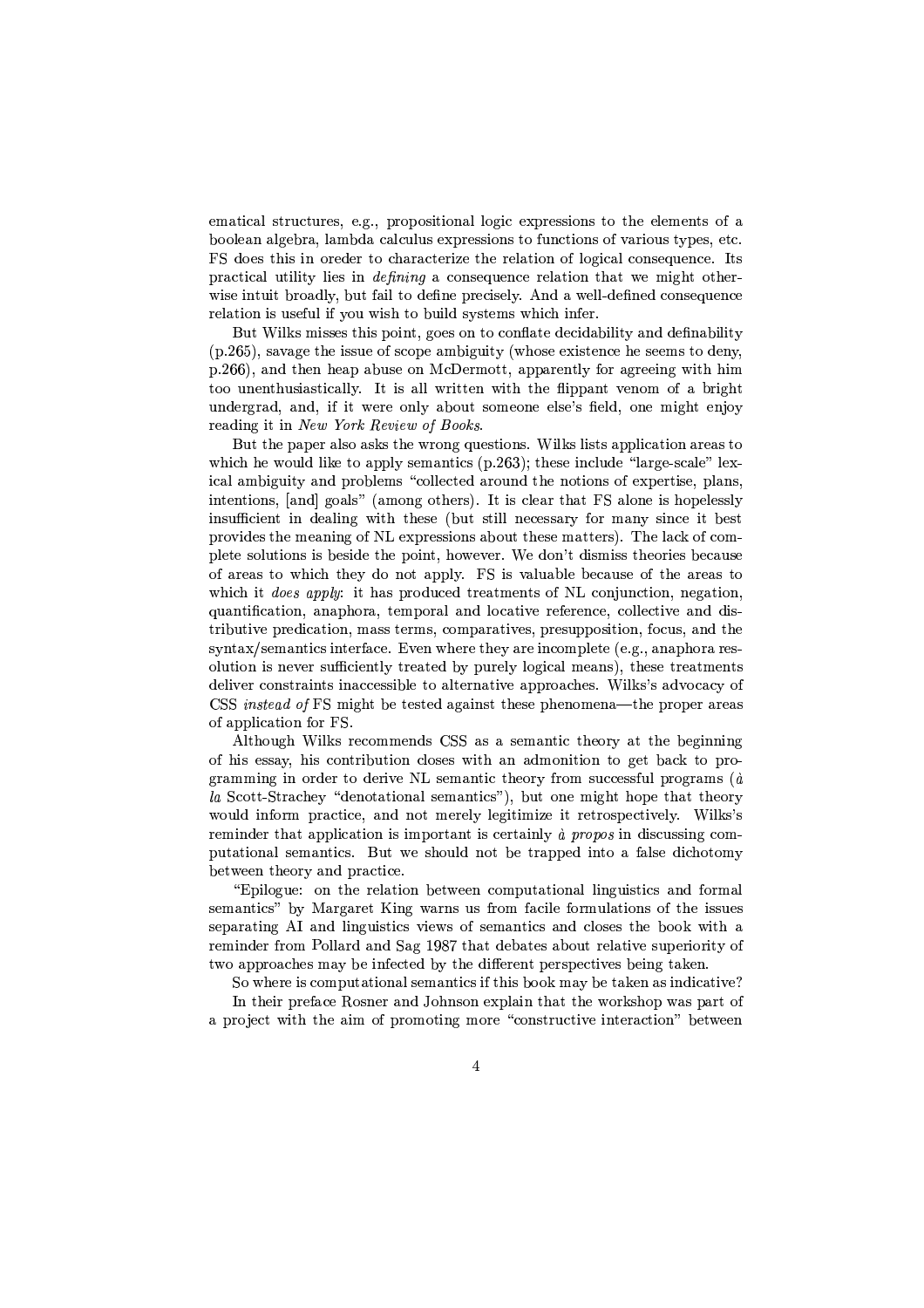Computational Linguistics (CL) and Artificial Intelligence (AI). FS may play the role of an intermediary here, it is suggested, defining meaning representations and suggesting canonical interpretations. The task of relating representations to syntactic expression would then fall to CL, and that of interpreting representations in a larger context of use and communication to AI.

... A. Van O7pGnO, Ramar (2007)... A. SKY (2007)... A. LA 2007)... A. LA 2007 (2007)... Discovered a strategie ar;BTD t;Badisaacartib;BRC-19-2023;Badisaaca ``aaa alaa imuu aaa Tiloo aaa Tiloo aaa T would nonetheless be useful to see its consequences systematically developed and elaborated on—after all, a great deal of work, practical and theoretical, depends on it, but that will await another book.

y , and , and , and , and , and , and , and , and , and , and , and , and , and , and , and , and , and , and , and , and , and , and , and , and , and , and , and , and , and , and , and , and , and , and , and , and , an in semantics as it does in syntax or morphology—more so, perhaps, given the rather higher standards of precision of semanticists. But linguistic semantics =&Ou;BQ-R&O,@prxLTSR&?HQI-KGJIK7TSK7Go@;BT?A©>K)@?AORO)pi@IL;--«O)px&@@;BTSK7RGo;BQ-?VR xLQ;,9&tPI&?HGJI-?HQ#tPILK)@[O,R&;RK)MVM<sup>D</sup> R&;B;B=LQpOTlRLK)@SxLTK7MMHK7RL],xLK7]7;`xRL=&;BTSQ@K7R=&?VRL]mw'^" K7hLh&MV?HGnK)@?AORLQ -TSK)@SI&;BTB97?V@`\5O,Q@MD<hLTO:au?V=&;>Q<KGJILK7TSK7Gn@;BT?V©BK)@?AOR5O)p CONTENT, that part of meaning determined by linguistic form. Interpretation is not determined by form, however, nor by its derivative content. In order to interpret correctly, one must exploit further knowledge sources and processes that are not studied linguistically and probably are not linguistic at all: do- $\pm$  and any point  $\pm$  or  $\pm$  and  $\pm$  and  $\pm$  and  $\pm$  and  $\pm$  and  $\pm$  and  $\pm$  and  $\pm$ assumptions of interlocutors about each other. AI probably has the best theo-T?V;BQ[KC O,xabia\_ia]paramonization as the computation of the computation of the computation of the computation of the computation of the computation of the computation of the computation of the computation of the computa to make sense of it computationally (but see Partee's contribution for references @OMV?HR&],x&?V@?HGtOTWUO,RGnO,R@;nq&@GJILK,R&]7;vhO,@;BR@?VK7M?HR=DRLK,\5?VG~MAO,]7?HG-K7RL==&?HQGnO,xLTSQ; T;>hLT;>Q;>R@K)@?AOR-@SI&;nOTDj

{O@SI&;F=L?Aau?HQ?VO,R-O7p}MHK<sup>C</sup> O,T-MVOuO,WuQMA?HW);U?A@\\_K7W);>QQ;BRQ;,j klIL;BR-tPI<sup>D</sup> K7T;BR @t; understanding better?

There are difficulties on both sides, but this is a book on FS, so let's conare minimum files and the state of the state of the state of the state of the state of the state of the state o "theory" as in "applying semantic theory", and sensitivity to it leads to an aphLT;>Go?HK)@?AOR-O)p@I&;i]T;>K)@;>Q@[=&?A¡GBx&MV@<sup>D</sup> ?VRvK7hh&MD?HR&]\_<{?HRhTK,Go@?HGnK7MYQDQ@;B\\_QBj/klI&?VQ[?HQ  $\mathbf{a}$ , and  $\mathbf{a}$  is the property of the property  $\mathbf{a}$ hto:au?H=&;Baxt,R&R,R&B;BK,R&MD ?HRU@SiX,R&B;BRLQ;7j\_y\*Rum@i&;1tSQ&"Q;BRLQ;7j\_y\*Rum@i&;1tSQ&"Q;BRLQ;7j\_y\*Rum@i&;1tSQ&MD ?HRU@I&;1tSQ&MD ?HRU@I&;1tSQ&MD ?HRU@I&;1tSQ&MD ?HRU@I&;1tSQ&MD ?HRU@I&;1tSQ&MD ?HRU@I&;1tSQ&MD ?HRU@I  $\Omega$  , and a sequence of the C is the C  $\Omega$  contribution of the C  $\Omega$  contribution of the C  $\Omega$ of doctrine. There are innumerable areas (types of lexical items, grammatical structures, contextual dependence) where it has not been developed or at best  $\mathcal{M}=\mathcal{M}$  and the sixteenth of the sixteenth of the sixteenth of the sixteenth of the sixteenth of the sixteenth of the sixteenth of the sixteenth of the sixteenth of the sixteenth of the sixteenth of the sixteenth o consensus exists.

The areas of linguistic theory that have been most enthus iastically accepted in CL (e.g., GPSG) have been unusual not only in their computational properties, but also it their willingness to provide extended and detailed analyses of  $\mathcal{L}$ , and as a set of the contract of the contract of the contract of the contract of the contract of the contract of the contract of the contract of the contract of the contract of the contract of the contract of the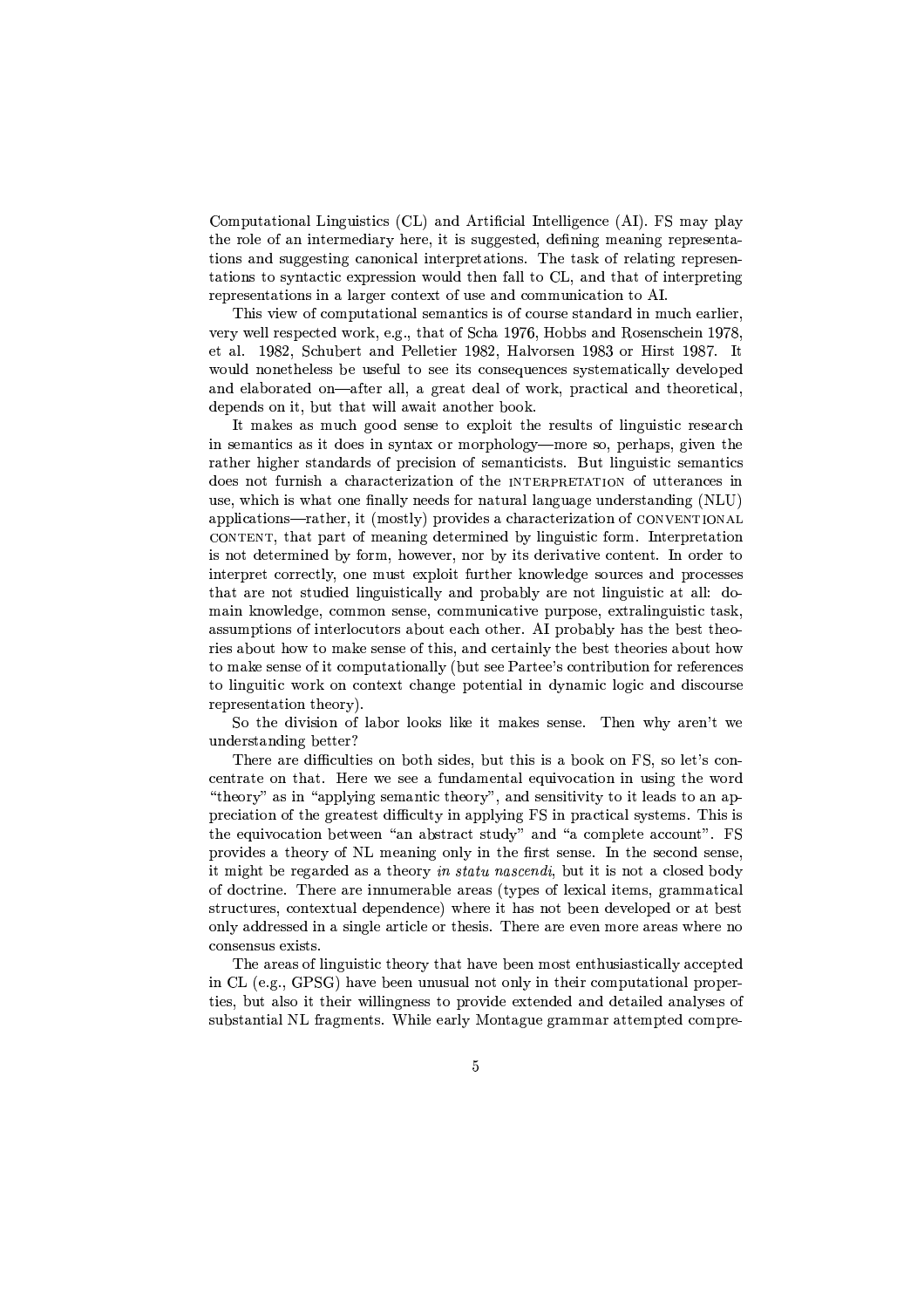hensive fragments, more recent linguistic semantics has not, and this makes it ILK7TS=&;BT[@O-K7hLh&MDj

If FS had very comprehensive and detailed theories of NL meaning, the only  $\mathcal{P}_\mathrm{c}$ , as a constructed of the form of the form of the form construction of the form construction of the form of the form of the form of the form of the form of the form of the form of the form of the form of the whether to use them. (Conversely, if we had excellent working systems based on AI principles, formal semanticists would wish to study them on their own terms.) In the current situation, computational linguists who wish to apply FS will have to work in it to some extent. This can be fruitful for theory as well as practice, but it slows things down.

klI&;BT;}GnK,R C;5QxCQ@SK7R@?Va7;=L;CK7@;KCOx&@mI&O:t <sup>C</sup> ;BQ@m@O-?VR@;n],TSK)@;"@I&;MA?HR&]x&?VQ@?HG and nonlinguistic tasks in NLU, but it is unproductive to characterize the issue as a simple choice between AI or linguistic views. There is something of a consensus along the lines sketched by Rosner and Johnson, but the contemporary GoO,RQ;>RLQxQl?VQ`K)MHQO-RLO7@;BtOT@SI<sup>D</sup> pO,Tm?A@SQmQ?AMV;BRGo;}KCOx&@P@IL;}K7Gn@xLK7MGoO\\_hLx&@K7@?VO,Rtl?V@I  $\sim$  Here is the interest of the interest of the interest of the interest of the interest of the interest of the interest of the interest of the interest of the interest of the interest of the interest of the interest of  $T_{\rm eff}$  and  $T_{\rm eff}$  and  $T_{\rm eff}$  and  $T_{\rm eff}$  and  $T_{\rm eff}$  . The first field  $T_{\rm eff}$  is the field of  $T_{\rm eff}$  $\mathcal{S}=\mathcal{S}=\mathcal{S}=\mathcal{S}=\mathcal{S}=\mathcal{S}=\mathcal{S}=\mathcal{S}=\mathcal{S}=\mathcal{S}=\mathcal{S}=\mathcal{S}=\mathcal{S}=\mathcal{S}=\mathcal{S}=\mathcal{S}=\mathcal{S}=\mathcal{S}=\mathcal{S}=\mathcal{S}=\mathcal{S}=\mathcal{S}=\mathcal{S}=\mathcal{S}=\mathcal{S}=\mathcal{S}=\mathcal{S}=\mathcal{S}=\mathcal{S}=\mathcal{S}=\mathcal{S}=\mathcal{S}=\mathcal{S}=\mathcal{S}=\mathcal{S}=\mathcal{S}=\mathcal{$ W,?HRL=LQiO7p<?HRup;BT;BRLGn;=&Ot[;R&;n;>=pOTi@I&;Q;B\\_K7R@?HG@K7QSWuQO)p<`w'^/ -mO:t Q;BRQ?CMV;?HQ the difference in methodologies between the CL and AI camps: if the  $CL/AI$ arrangement entails handing a carefully derived logical characterization of meaning over to a marker-passing algorithm whose properties are logically opaque. well how much sense does it really make? (I am aware that "neater" alternatives are available, but the situation is not uncommon that logical representations are massaged by very "scruffy" techniques.) Can one usefully characterize the expressive capacity of a domain of discourse—say that needed to obtain schedule information for trains or planes—and thus restrain overly sensitive linguistic semantics in a principled way?

There are linguistic and cognitive motivations for pursuing semantics computationally, since both linguistics and cognitive science benefit from the exact  $\blacksquare$  and the subset of the subset of the subset of the subset of the subset of the subset of the subset of the subset of the subset of the subset of the subset of the subset of the subset of the subset of the subset of wanting successful NLU systems. All of these purposes might be enhanced by further attention to the issued raised by Rosner and Johnson.

klI&; <sup>C</sup> OOW-MHK7GJWuQPK,R?VRL=L;oqK)MV@I&Ox&],IvO,RL;?VQ`hLTO,\5?VQ;B=v?HR@IL;@KCMA;}O)pGoOR,@;BR@QB9 Cx&@5?VQO7@SI&;BTtl?VQ;GnO,\\_h;n@;>R@MD hLTO&=LxGo;B=jFklI&;O:a7;>TK7MAM[I&?A]I xLK)MV?V@<sup>D</sup> O7pP@I&;GoORu tributions should make it valuable to all computational linguists interested in semantics.

## -

et al., M. G. 1982. The GPSG Demo System. Technical report, Hewlett-Packard Laboratories.